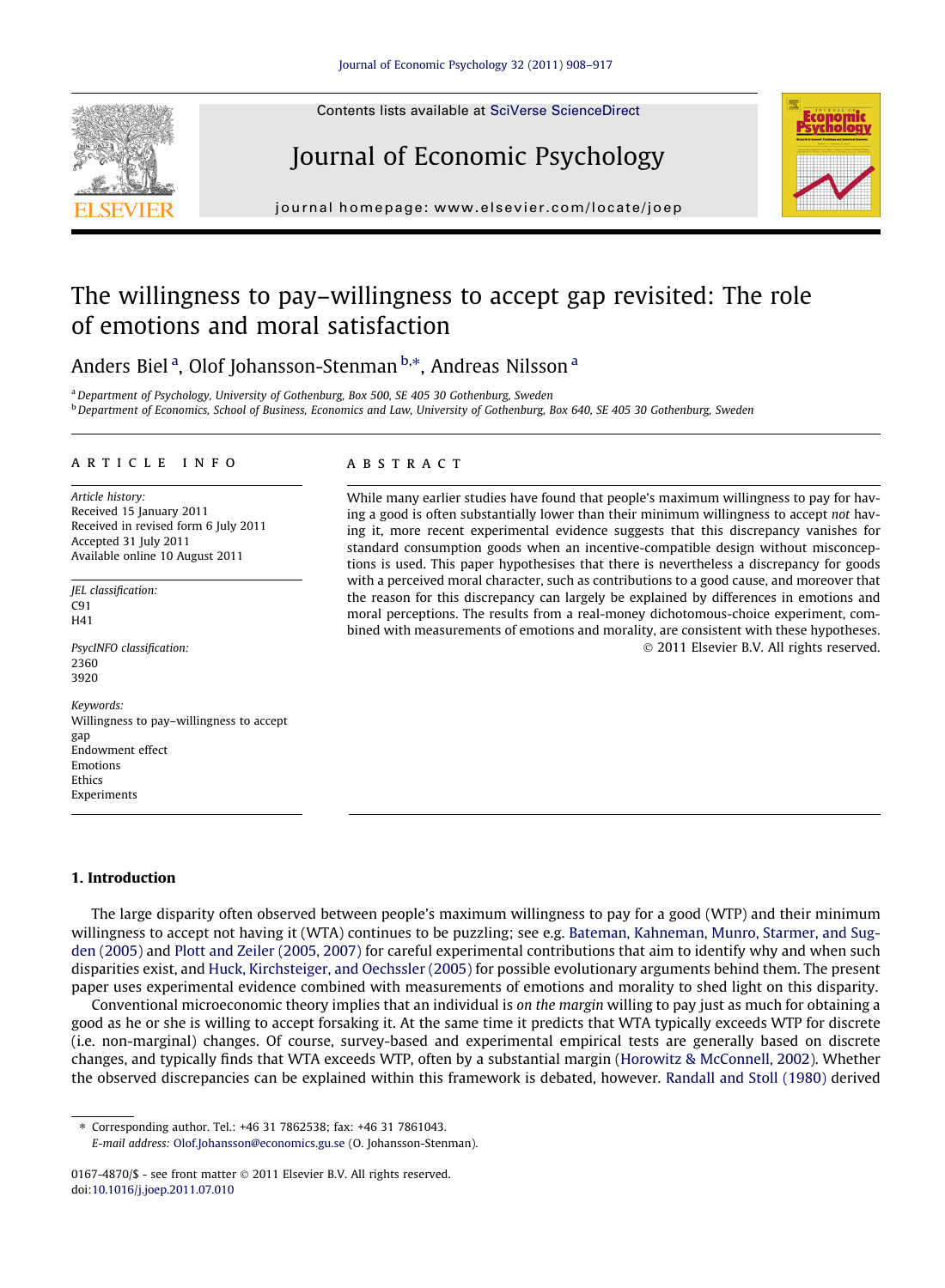bounds that seem to indicate that the WTA–WTP difference, based on standard theory, should generally be quite small. However, [Hanemann \(1991\)](#page-9-0) derived other conditions that highlight the degree of complementarity between income and the good to be valued. He argued that observed large WTA–WTP discrepancies are consistent with standard theory, given low complementarity between the good and income. Indeed, he showed that when the elasticity of substitution between them goes to zero, the WTA–WTP discrepancy becomes infinite. [Amiran and Hagen \(2003\)](#page-8-0) provided an important generalisation and showed, both algebraically and graphically, that an infinite WTA–WTP discrepancy may occur even when the elasticity of substitution is not zero, provided that the utility function is asymptotically bounded<sup>1</sup>; cf. also [Shogren, Shin, Hayes, and](#page-9-0) [Kliebenstein \(1994\).](#page-9-0) [Sugden \(1999\), Horowitz and McConnell \(2003\)](#page-9-0) and [Horowitz, List, and McConnell \(2007\),](#page-9-0) on the other hand, argued that the Hanemann argument is not sufficient to explain observed results from contingent valuation (CV) studies, and hence that one must move beyond mainstream theory to understand the data. At present, there is no sign of an approaching consensus on this issue.

Several explanations have been suggested beyond the standard microeconomic theory, the most prominent being loss aversion ([Kahneman & Tversky, 1979; Tversky & Kahneman, 1991\)](#page-9-0), i.e. that losses (reflected by WTA) tend to loom larger than gains (reflected by WTP); see e.g. [Kahneman, Knetsch, and Thaler \(1990\)](#page-9-0) and [Knetsch \(1989, 2000\)](#page-9-0). However, loss aversion per se cannot explain the observed regularity that the WTA–WTP disparity tends to be much larger for public goods, such as environmental goods; see the recent meta-analyses by [Horowitz and McConnel \(2002\)](#page-9-0) and [Sayman and Öncüler](#page-9-0) [\(2005\).](#page-9-0) Horowitz and McConnel summarised that 'the farther a good is from being an ''ordinary private good'', the higher the ratio' (p. 442). Moreover, [Plott and Zeiler \(2005\)](#page-9-0) found in a recent experimental study that the discrepancy vanishes for standard consumption goods when an incentive-compatible design that controls for misconceptions is used.

A possible explanation for this pattern is that public good choices are perceived to have a more obvious ethical dimension, since the individual choices also affect (or are perceived to affect) others [\(Johansson-Stenman & Svedsäter, 2008\)](#page-9-0). [Kahneman](#page-9-0) [and Knetsch \(1992\)](#page-9-0) suggested that the numbers reported in survey-based hypothetical WTP studies may not primarily express respondents' values of goods, but rather the 'moral satisfaction' of behaving in an ethically admirable way, which cor-responds to the so-called 'warm glow' hypothesis ([Andreoni, 1989, 1990](#page-8-0)).<sup>2</sup> Others have suggested that the influence of a moral perspective may be particularly strong under WTA [\(Boyce, Brown, McClelland, Peterson, & Schulze, 1992; Irwin, 1994; Nyborg,](#page-9-0) [2000; Sayman & Öncüler, 2005\)](#page-9-0). This parallels the distinction between omission and commission, since refraining from contributing is an act of omission while accepting payment is an act of commission. Empirical evidence suggests that acts of omission causing harm are typically perceived as less blameworthy than acts of commission that cause an equal amount of harm [\(Baron &](#page-9-0) [Ritov, 1994;](#page-9-0) [Spranca, Minsk, & Baron, 1991\)](#page-9-0). $3$  A similar line of reasoning provided the underpinning of a study of consumers' judgements of ethical products ([Irwin & Naylor, 2009\)](#page-9-0). Like the present study, Irwin and Naylor assumed that ethical considerations are guided by the decision context. When faced with a large product category, consumers tend to form a smaller set of options. This reduction could either take the form of including attractive options or excluding inattractive options. The authors showed that the protection of moral values is stronger in the ''exclusion'' mode than in the ''inclusion'' mode, paralleling our hypothesized distinction between WTA and WTP.

If it is correct that the perceived morality, or the moral satisfaction, differs between WTA and WTP settings for goods with a perceived moral character, it appears logical that the associated emotional reactions differ as well. According to Jonathan [Cohen \(2005, p. 3\),](#page-9-0) a leading brain researcher: 'Emotions influence our decisions. They do so in just about every walk of our lives, whether we are aware of it and whether we acknowledge it or not.' However, although already Adam Smith discussed the role of emotions extensively, in particular in his Theory of Moral Sentiments [\(Evensky, 2005;](#page-9-0) [Ashraf, Camerer, & Loewen](#page-9-0)[stein, 2005\)](#page-9-0), economics has traditionally had little to say about them, especially empirically. According to [Bosman, Sutter,](#page-9-0) [and van Winden \(2005, p. 408\),](#page-9-0) 'There is hardly any empirical economic research among emotions.' However, this is about to change.<sup>4</sup> This is partly due to increasing influences from psychology and partly as a result of the insights from the emerging field of neuroeconomics (see e.g. [Camerer, Loewenstein, & Prelec, 2005; Fehr, Fischbacher, & Kosfeld, 2005; Singer & Fehr, 2005](#page-9-0)).

As an example of the latter, consider the so-called 'trolley problems', about which there is a long-established discussion in philosophy (see e.g. [Appiah, 2008](#page-8-0)): In one scenario, a runaway trolley is hurtling down the tracks and is about to run over and kill five people who are unavoidably in its path. The five people can only be saved by hitting a switch that steers the trolley onto a side track where it will kill one person. Should the switch be hit? When polled, a large majority think it should, and most philosophers agree. In a second scenario, the trolley is again hurtling toward the five people. This time, the only

<sup>&</sup>lt;sup>1</sup> Whereas non-bounded utility functions such as Cobb–Douglas have indifference curves that are asymptotic to the good axis, bounded utility functions such as the ones used by Amiran and Hagen have indifference curves with asymptotes at a positive level of the good to be valued (see their [Fig. 1B](#page-2-0)). The latter case implies that universal hyper-substitutability does not apply, i.e. one cannot at all levels of a particular good fully compensate an individual for a certain reduction of the good by an increase in another good (such as money). In a more recent paper [\(Amiran & Hagen, 2010\)](#page-8-0), the authors extend the analysis of such bounded utility functions to another phenomenon often observed in the CV literature, the limited sensitivity to scope. Specifically, they show that one cannot, based on standard consumer theory, rule out arbitrarily small degrees of sensitivity to scope for this class of utility functions.

<sup>&</sup>lt;sup>2</sup> However, the warm glow hypothesis is far from uncontroversial, in particular when a referendum format is used. According to [Hanemann \(1994, p. 33\):](#page-9-0) ''Warm glow'' is simply a red herring. I have seen no evidence that people get a warm glow from voting to raise their own taxes, whether in real life or in a contingent valuation study.'

<sup>&</sup>lt;sup>3</sup> This also relates to the typically observed non-symmetric effects between carrots and sticks, e.g. in order to induce cooperation between people; c.f. for example [Sutter, Haigner, and Kocher \(2010\).](#page-9-0)

<sup>&</sup>lt;sup>4</sup> See e.g. [Hopfensitz and Reuben \(2009\)](#page-9-0) for a recent study on the role of emotions such as guilt for the effectiveness of punishment in order to deter uncooperative actions.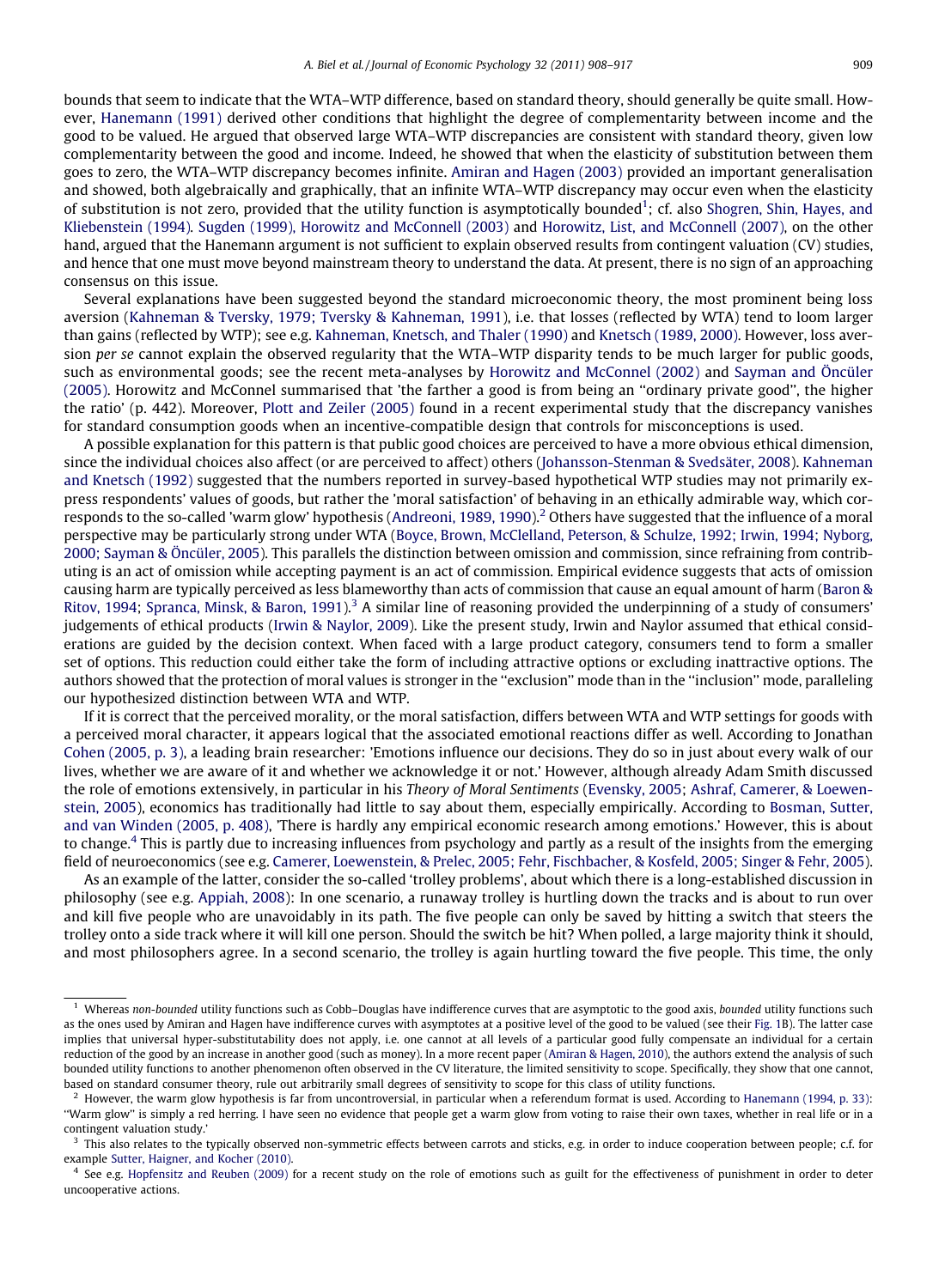<span id="page-2-0"></span>way they can be saved is by pushing a nearby 300 lb man, standing on a footbridge over the tracks, off the bridge and down on the tracks. His body mass will stop the trolley, but he will be killed in the process. Should the man be pushed? Most people, including many philosophers, say no. While there is a great deal of philosophical literature trying to justify why it is morally acceptable to sacrifice one life to save five in one scenario but not in the other, psychologist Joshua Greene and coauthors [\(Greene, Sommerville, Nystrom, Darley, & Cohen, 2001](#page-9-0)) studied the problem from a purely descriptive point of view. They provided evidence based on functional magnetic resonance imaging (fMRI), suggesting that the different reactions in the two scenarios can largely be explained by different emotional reactions rather than by differences in cognitive reasoning.

Moreover, psychologists [Peters, Slovic, and Gregory \(2003\)](#page-9-0) suggested that the WTA–WTP disparity could be accounted for by different emotional reactions. In a recent CV study of an ordinary market good (lottery tickets), they found that the disparity between the WTA and the WTP conditions was largest for the tickets that evoked the strongest emotions.

In the present paper we therefore set up a simple and clean real-money dichotomous-choice experiment where the monetary outcomes are exactly the same in the WTA and WTP framings. This is done by adjusting the initial income and the level of a provided good (money given to a WWF project) in the WTA framing. Each subject can choose an alternative where the overall effect is that he/she receives 150 SEK (approximately 20 US dollars) or an alternative where he/she receives 50 SEK and where 100 SEK is donated to a WWF project. If a difference remains, we can unambiguously conclude that the observed behaviour is not consistent with standard theory. In fact, this turns out to be the case. The perceived emotional and moral reactions associated with each choice are then measured for each framing. As hypothesised, not donating to the WWF project causes stronger negative emotions, such as shame, in the WTA condition compared to in the WTP condition. Moreover, when correcting for emotional reactions, no statistically significant effect of the framing remains.

The remainder of the paper is organised as follows: Section 2 first outlines the standard model as well as a modified model that suggests asymmetric emotional reactions in the WTA and WTP treatments, and then goes on to present testable hypotheses. Section 3 provides the experimental set-up followed by the corresponding results in Section 4, and Section 5 concludes the paper.

# 2. The model and hypotheses

# 2.1. The conventional model

Consider an individual who is faced with a simultaneous increase in a provided good with a perceived moral character, G (which may or may not have a public good character), and a decrease in his/her own income y. Provided that the individual's behaviour is defined by the maximisation of a strictly quasi-concave and twice continuously differentiable utility function  $U = u(y, G)$ , the WTP for an increase in G by  $\Delta G$ , starting from  $\{y^0, G^0\}$ , is implicitly given by B, such that

$$
u(y^0, G^0) = u(y^0 - B, G^0 + \Delta G), \tag{1}
$$

which is also illustrated in Fig. 1. Similarly, the WTA for a decrease in G by the amount  $\Delta G$ , starting from  $\{y^0 - B, G^0 + \Delta G\}$ , is of course also given by B. Indeed, according to conventional theory we should clearly rank the allocations  $\{y^0, G^0\}$  and  $\{y^0 - B, G^0 + \Delta G\}$  in the same way whether we start in allocation  $\{y^0, G^0\}$  and calculate the associated WTP or start in



Fig. 1. Indifference curve in the  $y$ –G space and WTP/WTA measures for changes in G.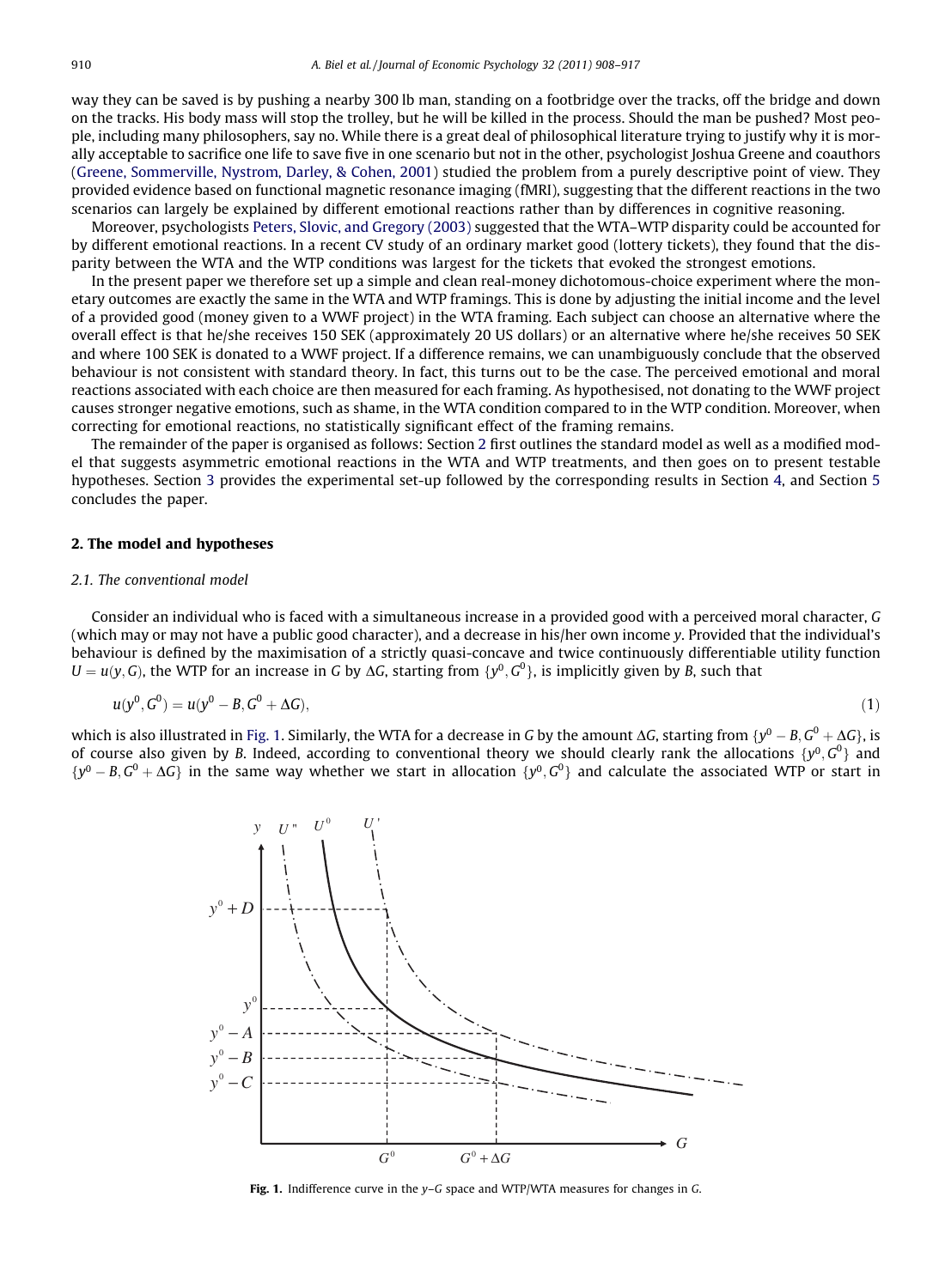<span id="page-3-0"></span>allocation  $\{y^0 - B\ G^0 + AG\}$  and calculate the associated WTA. Since this is true for each individual, the fraction of people in a population who prefer the allocation  $\{y^0 - B, G^0 + \Delta G\}$  over  $\{y^0, G^0\}$  should then clearly be the same whether expressed based on a WTA or a WTP framing. This is the theoretical basis for our experiment, which we present in the next section.

Note that we will compare only two different allocations, and that these allocations are the same for the WTP and the WTA framings. This of course means that we do not aim to quantify the discrepancy between WTA and WTP, neither for an individual nor in terms of some average for our sample. Indeed, since we do not know each individual subject's WTP beforehand, we cannot make the appropriate initial monetary adjustments. Suppose that we guessed, incorrectly, that an individual would be willing to pay only A for the G improvement, starting from  $\{y^0, G^0\}$ . If we then asked the individual about his/her minimum WTA in order to accept a decrease in G by  $\Delta G$ , starting from  $\{y^0 - A, G^0 + \Delta G\}$ , this WTA would of course in general not equal B. Indeed, from the indifference curve U' in [Fig. 1](#page-2-0) we obtain a WTA equal to  $A + D$ , which in Fig. 1 is considerably larger than B. Yet, depending on how the indifference curve  $U'$  is drawn, all WTA values above A are possible (while maintaining quasi-concavity and monotonicity). Similarly, if the initial income compensation in the WTA treatment is C where  $C > B$ , we instead end up on the lower indifference curve U". Then we can again not say whether the WTA associated with a G decrease from  $G^0 + \Delta G$ to  $G^0$ , starting from  $\{y^0 - C, G^0 + \Delta G\}$ , is smaller or larger than B, but only that it is smaller than C.

However, again, we are not concerned with measuring the size of the WTA–WTP discrepancies, but with testing whether the two allocations are ranked differently depending on whether they are presented based on a WTP or a WTA context.<sup>5</sup>

### 2.2. The extended model

Consider now an alternative model with an asymmetry between the WTA and WTP framings per se, i.e. in addition to possible differences due to conventional income and substitution effects. Assume that people derive utility from their experienced emotional state, E, which is assumed to arise from the actions in the moral sphere, in addition to their utility derived from  $y$  and  $G$ , as follows:

$$
U = v(y, G) + E, \tag{2}
$$

where  $v$  is strictly quasi-concave and twice continuously differentiable, and one may interpret the emotional state E as a reflection of conscience.<sup>6</sup> If the individual contributes to an increased G, then the emotional state improves such that:

$$
E = E^0 + \alpha f(\Delta G),\tag{3}
$$

where  $\alpha > 0$  and  $f'(\Delta G) > 0$ . If, on the other hand, the individual contributes to a decreased G, then the emotional state deteroriates as follows:

$$
E = E^0 - \beta f(\Delta G),\tag{4}
$$

where  $\beta > \alpha > 0$ . Thus, there is an asymmetry such that the emotional improvement of causing an increased G is smaller than the emotional loss of causing an equally large decrease in G. Consider now again the point of departure  $\{y^0, G^0\}$  together with the WTP question of how much the individual would pay for a  $\Delta G$  increase in G. Denoting this amount CV, we have:

$$
v(y^{0}, G^{0}) + E^{0} = v(y^{0} - CV, G^{0} + \Delta G) + E^{0} + \alpha f(\Delta G).
$$
\n(5)

Consider next the WTA that the individual would need in compensation for a  $\Delta G$  decrease in G, when starting from  $\{v^0 - CV, G^0 + \Delta G\}$ . Denoting this amount EV it follows that:

$$
v(y^{0} - CV, G^{0} + \Delta G) + E^{0} = v(y^{0} - CV + EV, G^{0}) + E^{0} - \beta f(\Delta G).
$$
\n(6)

Combining (5) and (6) we obtain:

$$
v(y^{0} - CV + EV, G^{0}) - v(y^{0}, G^{0}) = (\beta - \alpha)f(\Delta G).
$$
\n(7)

The right-hand side of (7) is clearly larger than zero if and only if  $\beta > \alpha$ . Since the sub-utility function v is monotonically increasing in y, we clearly have that  $EV > CV$  if and only if  $\beta > \alpha$ . In other words, given that the initial conditions are modified in the suggested way, the individual would be willing to pay more in the WTA treatment than in the WTP treatment if and only if  $\beta > \alpha$ , i.e. if and only if the emotional reactions of induced G changes are asymmetric and larger in the WTA treatment.<sup>7</sup>

#### 2.3. Hypotheses

We are now ready to specify a number of hypotheses that are testable with an experimental design where the initial conditions are modified as outlined above. Let us start with the conventional theory, suggesting that the framing should not matter per se:

<sup>&</sup>lt;sup>5</sup> Note again that, according to conventional theory, this ranking should be the same regardless of whether WTA exceeds WTP without any initial income compensation in the WTA treatment, or for any other income compensation than the one corresponding to the WTP based on the initial allocation. <sup>6</sup> See e.g. [Brekke, Kverndokk, and Nyborg \(2003\)](#page-9-0) and [Nyborg and Brekke \(2010\)](#page-9-0) for other models of moral motivation.

 $<sup>7</sup>$  Presumably, the consequences for the WWF project resulting from an additional individual donation is small in the present experiment. Indeed, if the</sup> subjects take G as given, then clearly everything is driven by the changes in E in the discussed model. Still, the experimental design isolates the effects through E also in the case where the subjects do not take G as given.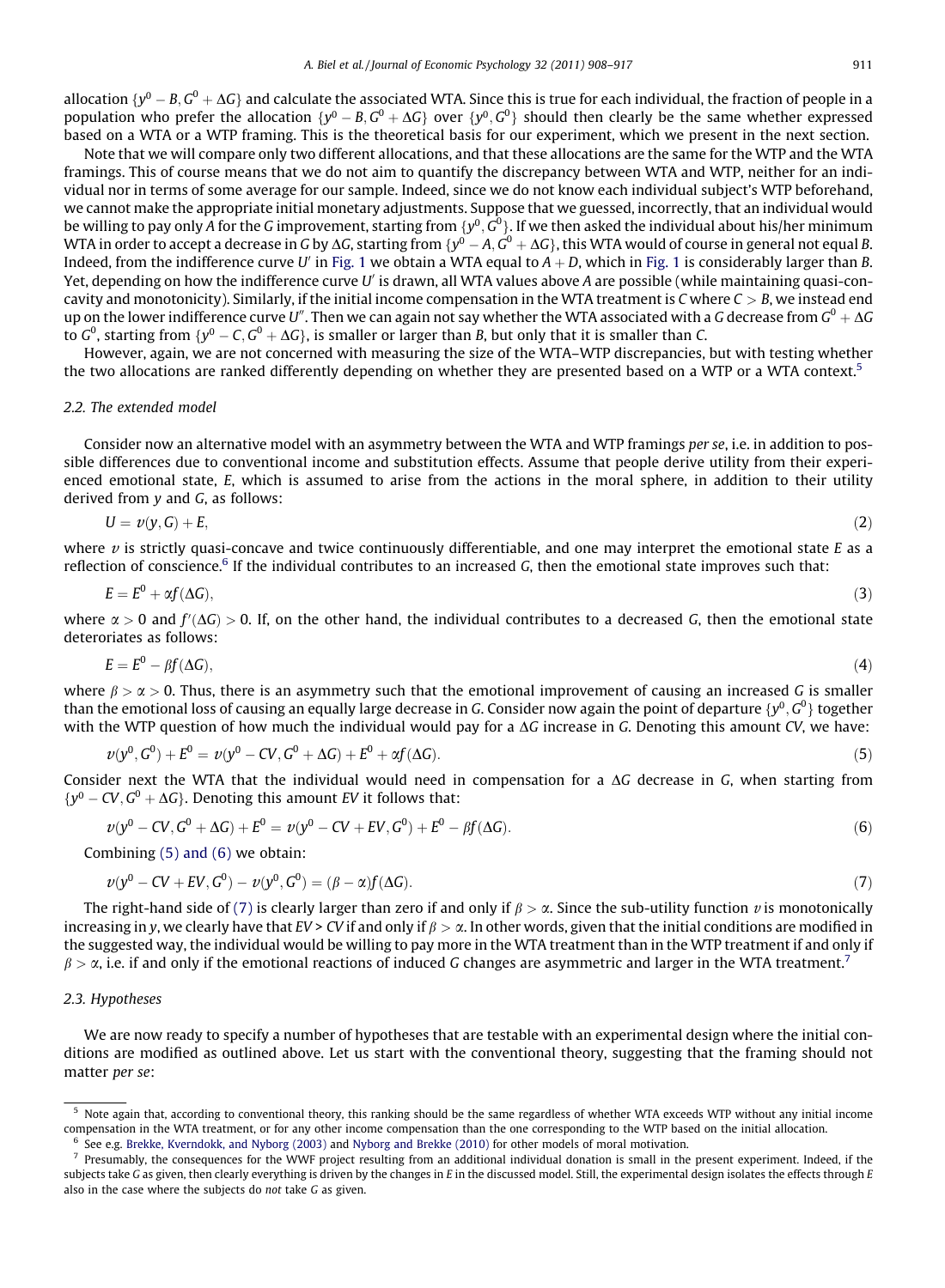<span id="page-4-0"></span>Hypothesis 0. People are equally willing to donate to the WWF project in the WTP and in the WTA treatments. Opposing this hypothesis, we have our alternative theory:

Hypothesis 1. Those in the WTA condition donate to the WWF project to a larger extent than those in the WTP condition. Provided that the results are consistent with Hypothesis 1, the following explanation is suggested:

Hypothesis 2. Not donating to the WWF project causes stronger negative emotions, such as shame, in the WTA condition than in the WTP condition.

Since the emotional reactions are supposed to arise for moral reasons, we have:

Hypothesis 3. Not donating to the WWF project is perceived to be less moral, or more immoral, in the WTA condition than in the WTP condition.

Since our alternative theory above suggests that the only reasons why people would be more willing to donate in the WTA treatment are differences in emotions and moral perception, we have:

Hypothesis 4. When correcting for differences in relevant negative emotions and moral perceptions, there is no remaining statistically significant difference between the conditions with respect to the extent to which people donate to the WWF project.

Thus, if Hypothesis 4 is correct, then emotions and moral perceptions account for all or almost all of the WTA–WTP discrepancy observed. While the empirical results reported in Section 4 turn out to be inconsistent with Hypothesis 0 in terms of reflecting the conventional theory, they are broadly consistent with all other hypotheses.

### 3. The experiment

Ninety-nine students recruited from a pool of subjects participated in the study. The participants were randomly assigned to two groups of approximately the same size, with 34 females and 17 males in the WTA group and 28 females and 20 males in the WTP group. The study was conducted as a single real-money dichotomous-choice experiment. This procedure was chosen because we wanted to make certain that the monetary choice conditions were identical in both conditions. Following [Plott and Zeiler \(2005\)](#page-9-0), we also ensured that the experimental design fulfilled the requirements of subject anonymity, of an incentive-compatible elicitation mechanism and of the procedures being simple enough to prevent misunderstandings.

One week before the actual experiment, the participants were contacted by e-mail. Once they had accepted participating in the study, a new e-mail informed the participants about the prerequisites of the respective condition they were randomly assigned to. Participants in the WTP condition were informed that they would receive SEK 150 (approximately 20 US dollars) for their participation. In the WTA group, the participants were instead informed that they would be paid SEK 50 for participating and that an additional SEK 100 would be donated to the World Wide Fund (WWF) for Nature's ongoing project 'Protecting the Swedish otter'. We assumed that most people have a favourable attitude towards the WWF and believe that the organisation contributes to environmental protection. Since the otter project was presently going on in Sweden, the decision situation introduced in the experiment was realistic. Nobody declined participation after having been informed about the compensation.

At the time of the experiment, the participants were reminded about their compensation. At the same time, they were informed that they now had a choice. Those in the WTA condition were told that rather than donating to the WWF, they could keep all money for themselves. The participants in the WTP condition were informed that although they could keep all the money, they could instead donate SEK 100 to the WWF otter project and keep SEK 50 for themselves. It was emphasised that the choice was entirely up to them. Furthermore, we used a double-blind procedure, and the instructions made clear that the choice was perfectly anonymous (see Appendix A). This procedure was used since there is evidence that the degree of anonymity may strongly affect people's responses in this type of choice situation ([Hoffman, McCabe, Shachat,](#page-9-0) [& Smith, 1994; List, Berrens, Bohara, & Kerkvliet, 2004\)](#page-9-0). The money and, where appropriate, a receipt for the payment to the WWF were sent to the participants within a week after the experiment.

Hence, the participants in both groups chose between keeping all the money for themselves (alternative A) and donating SEK 100 to the WWF and keeping SEK 50 (alternative B). Consequently, the conventional microeconomic theory for the typically observed WTA–WTP discrepancy can clearly not explain any differences here, since the monetary outcomes are identical in both settings.

After they had been instructed about their choice alternatives but before they made their choices, the participants rated affect with regard to choosing A and B, respectively. We use self-reported emotions following e.g. [Bosman and van Winden](#page-9-0)  $(2002)$  and many studies in psychology.<sup>8</sup> Following Peters et al.  $(2003)$ , the posed question was: 'If you choose alternative A/B,

<sup>&</sup>lt;sup>8</sup> This is by far the most common method in psychology, and it is generally not considered to be less reliable than physiological measures (e.g. skin conductance or neural responses) or behavioural changes such as facial expressions. According to [Robinson and Clore \(2002, 934\)](#page-9-0): 'Self-report is the most common and potentially the best (...) way to measure a person's emotional experiences.' [Ben-Shakhar, Bornstein, Hopfensitz, and van Winden \(2007\)](#page-9-0) found a positive correlation between self-reported and physiologically measured emotions, and argued that this finding supports the use of self-reported emotions. Moreover, 'social emotions' such as shame and guilt are difficult to assess directly through physiological or behavioural measures ([Adolphs, 2002; Tangney &](#page-8-0) [Dearing, 2002\)](#page-8-0).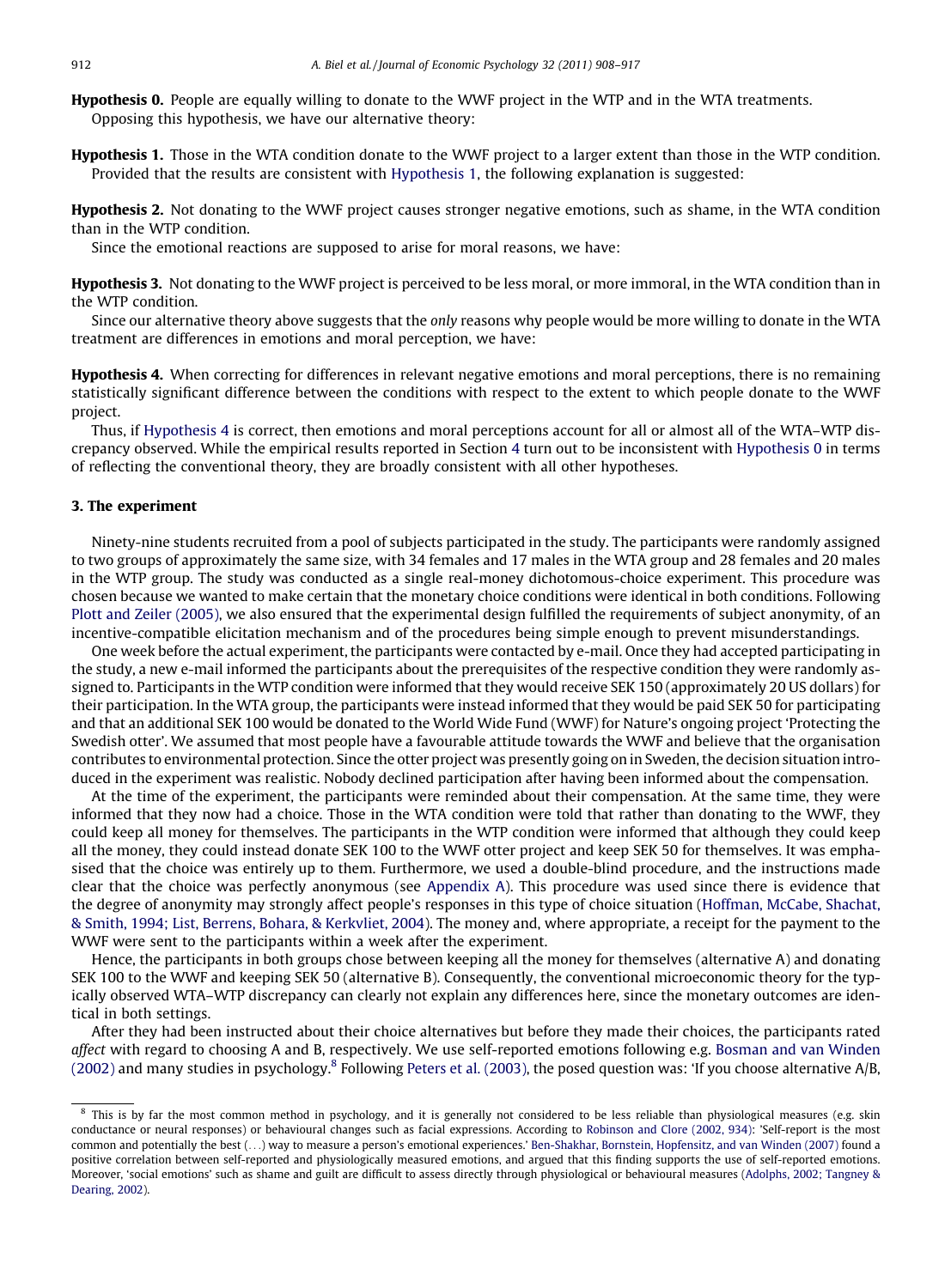how will you feel?' The question was followed by sixteen different emotions, and the respondents rated themselves in terms of each emotion on a 0–4 scale: 'not at all' (0), 'a little' [\(1\),](#page-2-0) 'slightly' [\(2\),](#page-3-0) 'quite a bit' [\(3\)](#page-3-0), and 'very intense' (4). Eleven of the emotions represented the negative domain and were sampled from PANAS-X ([Watson & Clark, 1994\)](#page-9-0) and [Higgins \(1987\):](#page-9-0) Dissatisfied with self, Disgusted with self, Ashamed, Guilty, Uncomfortable, Annoyed, Tense, Uneasy, Bothered, Embarrassed and Feeling downcast. Regretful was added to this list. Also included were four emotions, taken from the same sources, measuring positive affect: Happy, Satisfied, Calm and Confident. Immoral was captured by asking to what extent it was perceived to be morally good or bad to choose alternative A and B, respectively. Responses were given on a 0–6 scale that was anchored by 'morally very bad' [\(6\)](#page-3-0) and 'morally very good' (0), with a mid-point of 'neither morally good nor bad' [\(3\)](#page-3-0).

# 4. Results

Table 1 reveals that the donation choices differ significantly and substantially between the framings; in the WTP setting only 9 out of 48 participants chose to donate while in the WTA group 23 out of 51 did. This finding is consistent with [Hypothesis 1](#page-4-0).

The reported strength of the negative feelings from not donating to the WWF generally appears to be quite weak. This is not surprising given that a clear majority chose not to donate. Concerning differences between the groups, negative emotions

#### Table 1

Mean index values of choice (donate or not).

|                                                    | <b>WTP</b><br>framing | <b>WTA</b><br>framing | $t$ -Test for equal<br>means<br>Prob-value (2-<br>tailed) | Wilcoxon-Mann-Whitney test for the same underlying<br>distribution<br>Prob-value |
|----------------------------------------------------|-----------------------|-----------------------|-----------------------------------------------------------|----------------------------------------------------------------------------------|
| Share donating to WWF                              | 18.7%                 | 45.1%                 | $0.005***$                                                | $0.005***$                                                                       |
| Anticipated emotions if choosing A (not donate)    |                       |                       |                                                           |                                                                                  |
| Annoyed                                            | 0.79                  | 1.33                  | $0.008***$                                                | $0.004***$                                                                       |
| Embarrassed                                        | 0.81                  | 1.16                  | $0.088*$                                                  | $0.099*$                                                                         |
| Uneasy                                             | 0.91                  | 1.10                  | 0.395                                                     | 0.329                                                                            |
| Happy                                              | 2.44                  | 2.08                  | 0.138                                                     | 0.138                                                                            |
| Disgusted with self                                | 0.79                  | 1.33                  | $0.012**$                                                 | $0.014***$                                                                       |
|                                                    | 0.79                  | 1.39                  | $0.007***$                                                | $0.009***$                                                                       |
| Regretful                                          | 0.75                  |                       |                                                           |                                                                                  |
| Tense                                              |                       | 0.96                  | 0.230                                                     | 0.177                                                                            |
| Calm                                               | 2.46                  | 2.31                  | 0.504                                                     | 0.796                                                                            |
| Feeling downcast                                   | 0.46                  | 0.65                  | 0.280                                                     | 0.525                                                                            |
| Bothered                                           | 0.73                  | 0.96                  | 0.249                                                     | 0.132                                                                            |
| Guilty                                             | 0.83                  | 1.12                  | 0.180                                                     | $0.091*$                                                                         |
| Satisfied                                          | 2.08                  | 1.78                  | 0.197                                                     | 0.174                                                                            |
| Dissatisfied with self                             | 0.75                  | 1.53                  | $0.000***$                                                | $0.001***$                                                                       |
| Uncomfortable                                      | 0.90                  | 1.29                  | $0.059*$                                                  | $0.050**$                                                                        |
| Ashamed                                            | 0.62                  | 1.29                  | $0.001***$                                                | $0.000***$                                                                       |
| Confident                                          | 2.48                  | 2.29                  | 0.461                                                     | 0.498                                                                            |
|                                                    |                       |                       |                                                           |                                                                                  |
| Anticipated emotions if choosing B (donate)        |                       |                       |                                                           |                                                                                  |
| Annoyed                                            | 0.71                  | 0.57                  | 0.447                                                     | 0.218                                                                            |
| Embarrassment                                      | 0.25                  | 0.24                  | 0.899                                                     | 0.609                                                                            |
| Uneasy                                             | 0.62                  | 0.57                  | 0.747                                                     | 0.918                                                                            |
| Happy                                              | 2.19                  | 2.51                  | 0.156                                                     | $0.096*$                                                                         |
| Disgusted with self                                | 0.79                  | 0.63                  | 0.402                                                     | 0.637                                                                            |
| Regretful                                          | 1.15                  | 0.88                  | 0.260                                                     | 0.251                                                                            |
| Tense                                              | 0.62                  | 0.49                  | 0.429                                                     | 0.636                                                                            |
| Calm                                               | 2.29                  | 2.45                  | 0.466                                                     | 0.362                                                                            |
| Feeling downcast                                   | 0.54                  | 0.47                  | 0.661                                                     | 0.539                                                                            |
| Bothered                                           | 0.35                  | 0.39                  | 0.786                                                     | 0.950                                                                            |
| Guilty                                             | 0.29                  | 0.29                  | 0.987                                                     | 0.755                                                                            |
| Satisfied                                          | 2.31                  | 2.45                  | 0.552                                                     | 0.470                                                                            |
| Dissatisfied with self                             | 0.79                  | 0.68                  | 0.601                                                     | 0.421                                                                            |
| Uncomfortable                                      | 0.54                  | 0.49                  | 0.773                                                     | 0.940                                                                            |
| Ashamed                                            | 0.15                  | 0.14                  | 0.934                                                     | 0.923                                                                            |
| Confident                                          | 2.42                  | 2.57                  | 0.531                                                     | 0.351                                                                            |
| Perceived immorality if choosing A (not<br>donate) | 3.04                  | 3.76                  | $0.016***$                                                | $0.022**$                                                                        |
| Perceived immorality if choosing B<br>(donate)     | 1.22                  | 1.00                  | 0.298                                                     | 0.170                                                                            |
| n                                                  | 48                    | 51                    |                                                           |                                                                                  |

Notes: Emotions are measured on a 0–4 scale, and immorality on a 0–6 scale for the WTP and WTA framings, respectively. Standard deviations are presented in parentheses. Alternative A implies SEK 150 to oneself, whereas alternative B implies SEK 50 to oneself and SEK 100 to the WWF (irrespective of framing). Superscripts \*, \*\* and \*\*\* denote statistical significance at the 10%, 5% and 1% levels, or better, respectively.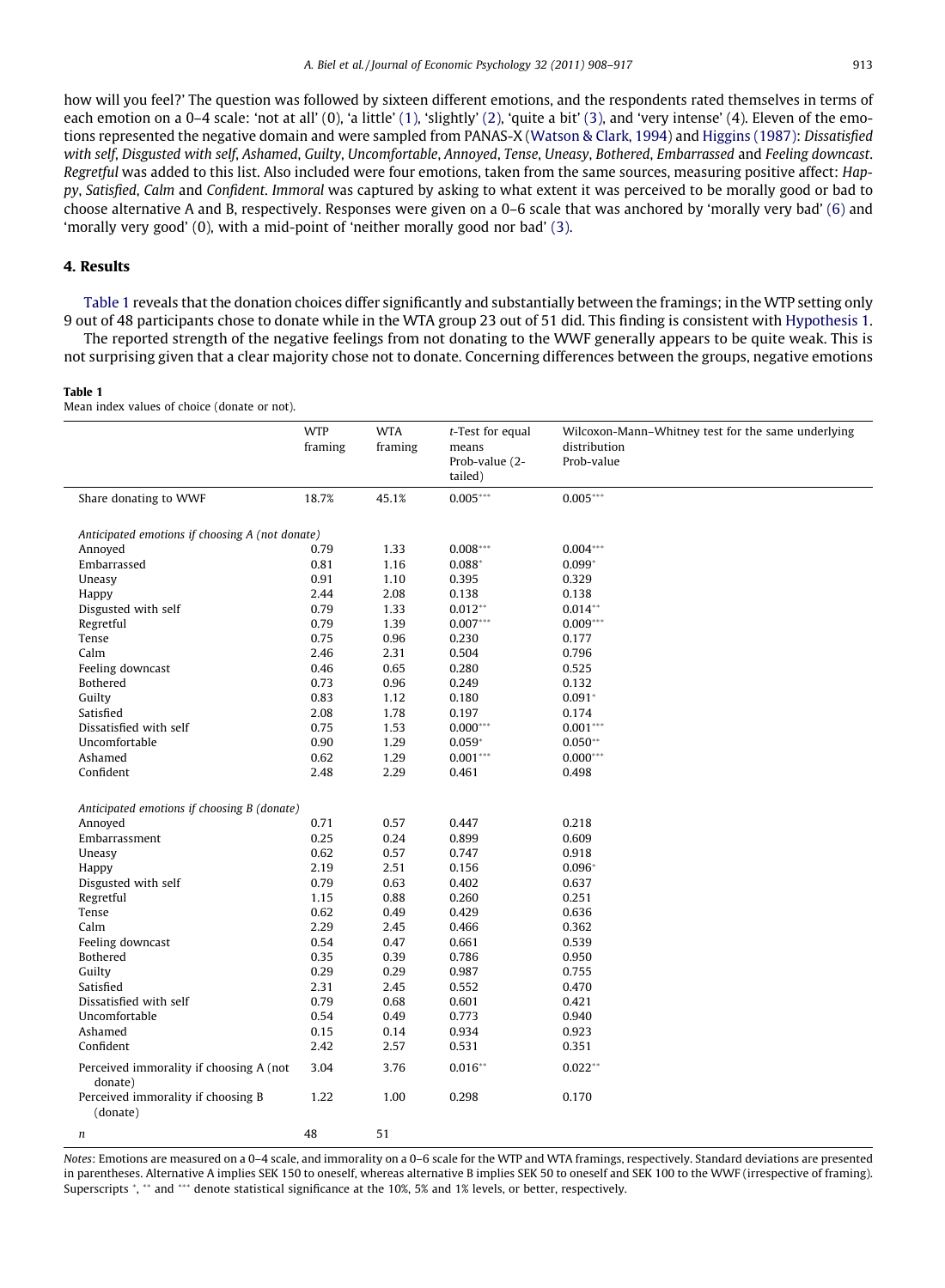# Table 2

Probit regression, marginal effects, on the choice to donate.

|                                                 | Model 1    | Model 2    | Model 3    | Model 4    | Model 5     | Model 6   |
|-------------------------------------------------|------------|------------|------------|------------|-------------|-----------|
| WTA framing                                     | $0.263***$ | $0.204**$  | $0.194**$  | 0.151      | 0.143       | 0.136     |
|                                                 | (2.94)     | (2.18)     | (2.05)     | (1.49)     | (1.49)      | (1.41)    |
| Perceived immorality if choosing A (not donate) |            | $0.132***$ | $0.119***$ | 0.043      | 0.045       | 0.043     |
|                                                 |            | (3.50)     | (3.10)     | (0.97)     | (1.10)      | (1.05)    |
| Perceived immorality if choosing B (donate)     |            |            | $-0.077$   | $-0.079$   | $-0.057$    | $-0.048$  |
|                                                 |            |            | (1.45)     |            |             |           |
|                                                 |            |            |            | (1.38)     | (1.07)      | (0.85)    |
| Negative emotions if choosing A (not donate)    |            |            |            | $0.301***$ | $0.260***$  | $0.214**$ |
|                                                 |            |            |            | (3.39)     | (3.03)      | (2.22)    |
| Negative emotions if choosing B (donate)        |            |            |            |            | $-0.376***$ | $-0.283*$ |
|                                                 |            |            |            |            | (2.95)      | (1.79)    |
| Positive emotions if choosing A (not donate)    |            |            |            |            |             | $-0.091$  |
|                                                 |            |            |            |            |             | (1.14)    |
| Positive emotions if choosing B (donate)        |            |            |            |            |             | 0.049     |
|                                                 |            |            |            |            |             | (0.63)    |
| Log likelihood                                  | $-58.27$   | $-51.57$   | $-50.50$   | $-43.12$   | $-38.69$    | $-38.04$  |
| N                                               | 99         | 99         | 99         | 99         | 99          | 99        |

Notes: The parameters reflect marginal effects; t-values (absolute values) are shown in parentheses. The explanatory variables reflect the WTA framing (0-1 scale), perceived immorality (0–6 scale) and the negative and positive emotion clusters (0–4 scale). Superscripts \*, \*\* and \*\*\* denote statistical significance at the 10%, 5% and 1% levels, or better, respectively.

were stronger in the WTA framing, consistent with [Hypothesis 2;](#page-4-0) the largest differences were found for the negative emotions Annoyed, Disgusted with self, Regretful, Uncomfortable, Dissatisfied with self and Ashamed, which follows intuition given the moral character of the issue. We have no clear hypotheses regarding the emotions associated with choosing the altruistic alternative, i.e. donating to the WWF project, and there were no significant differences between the groups, based on a simple equal means t-test. Consistent with [Hypothesis 3,](#page-4-0) we found that the perceived degree of immorality for choosing not to donate was higher in the WTA framing.

Before testing [Hypothesis 4,](#page-4-0) we reduced the number of emotions by means of factor analyses. A factor analysis of the ratings of the 16 emotions (varimax rotation and principal extraction method) associated with alternative A (keeping all money for oneself) revealed two factors with eigenvalues >1. One factor embraced all negative emotions, explaining 42% of the variance (Cronbach's Alpha = .94), while the four positive emotions loaded on the second factor contributing 19% ( $\alpha$  = .79). Extracting two factors in a second factor analysis on emotions associated with alternative B revealed one factor for negative emotions, contributing 33% ( $\alpha$  = .91) and one for positive emotions contributing 23% ( $\alpha$  = .83). We computed an emotion index for each of the four factors by taking the mean rating corresponding to the respective factor.

In order to test [Hypothesis 4](#page-4-0) we ran a hierarchical probit regression, reported in Table 2, where the choice to donate (or not) was the dependent variable. In Model 1, where we do not correct for emotions or perceived immorality, the parameter associated with the WTA framing is positive and highly significant, again consistent with [Hypothesis 1.](#page-4-0) The reported marginal effect of 0.263 means that the probability to donate is 26.3% points larger based on the WTA framing compared to the WTP framing. In Model 2, including the degree of immorality of choosing A, the effect of framing, although reduced, is still positive and significant at the 5% level. The immorality parameter is significant and reflects that the more immoral it is perceived to choose A (not donate), the more likely is the choice to donate, which follows intuition. Adding the perceived immorality of choosing B (donate) in Model 3 does not change this picture. In Model 4 we also include negative emotions associated with choosing A (not donate), and the associated parameter is highly significant, consistent with the descripted results presented. Moreover, and in line with [Hypothesis 4](#page-4-0), the effect of framing is no longer significant, and the same applies to the parameters associated with the perceived immoralities. In Model 5 we include negative emotions of choosing B, i.e. of donating. Interestingly, and perhaps somewhat surprising, this effect turned out to be highly significant, while the pattern otherwise is largely unchanged, i.e. in line with [Hypothesis 4.](#page-4-0) Finally, as shown in Model 6 incorporating positive emotions associated with the alternatives does not change the overall picture, although the significance degrees associated with the negative emotion are somewhat reduced. The results thus suggest that affective responses associated with a moral reaction could account for most of the WTA–WTP discrepancy typically observed when valuing public goods.<sup>9</sup>

The results based on likelihood ratio tests are similar. We can reject Model 1 in favour of any of the Models 2–6 individually at the 1% significance level. We can also reject Model 2 in favour of any of the Models 4–6 individually at the 1% level, but we cannot reject Model 2 in favour of Model 3 at the 10% level. Similarly, we can reject Model 3 in favour of any of the

<sup>&</sup>lt;sup>9</sup> In an earlier version of this paper ([Biel, Johansson-Stenman, & Nilsson 2011\)](#page-9-0) we instead applied the extreme bound analysis suggested by [Leamer \(1983\),](#page-9-0) [Leamer \(1985\)](#page-9-0), where we always included an intercept and the framing dummy variable, and then included all possible combinations of potentially important emotions and perception of immorality. A variable was considered to be robust if the associated parameter did not change sign and always had a t-statistic of two or higher, implying that the parameter in each of the regressions was significant at the 5% level or better. In our case the variables Disgusted with self and Regretful turned out to be robust, but no others. We therefore ran the regressions with only these emotions together with and without an immorality variable. Again we found, in line with [Hypothesis 4,](#page-4-0) that the WTA framing parameter was statistically insignificant at conventional levels for both of these specifications.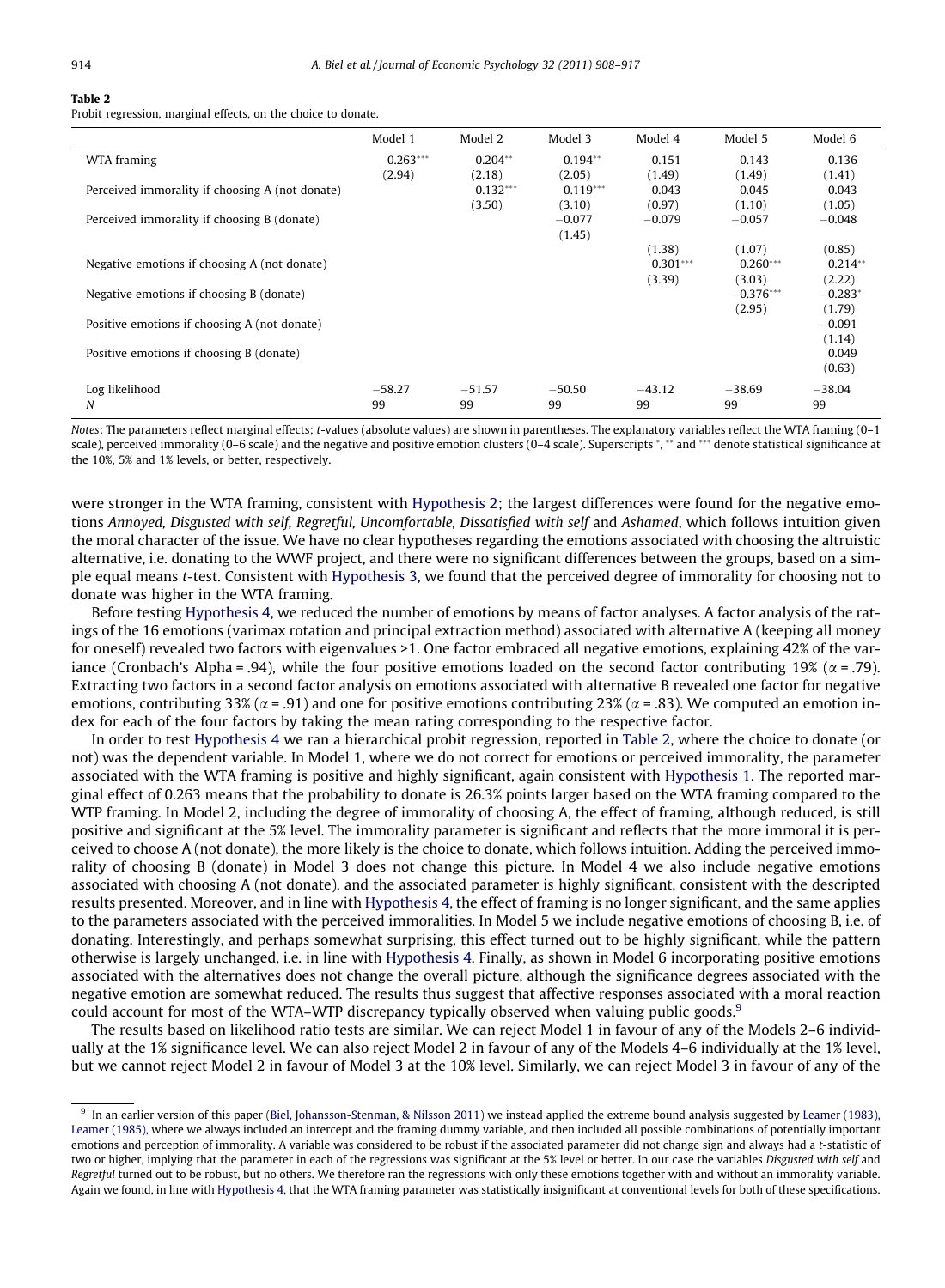Models 4–6 individually at the 1% level. Finally, we can reject Model 4 in favour of any of the models 5–6 individually at the 1% level, but we cannot reject Model 5 in favour of Model 6 at the 10% level.

# 5. Conclusion

This paper has analysed whether differences in emotions and moral perceptions can account for parts or all of the discrepancy found between a WTA and a WTP framing when ranking two allocations involving a good with a perceived moral character. In a simple valuation experiment where the monetary outcomes with respect to money given to the participants themselves and to a WWF project are identical in the two framings, it is shown that after correcting for measured affective influences and moral reactions, there is no significant remaining difference between the WTA and the WTP framings. Since there is no corresponding ethical dimension when valuing standard consumption goods, this finding resembles the result in [Plott and Zeiler \(2005\),](#page-9-0) who found no significant WTA–WTP discrepancy in the valuation of lotteries and mugs when using a design that is incentive compatible (like ours) and that simultaneously attempts to control for different kinds of misconceptions. Similarly, using luxury chocolates, [Bateman et al. \(2005\)](#page-9-0) found quite small differences for most comparisons.

We conjecture that emotional experiences, and possibly moral perceptions, may well also explain why the observed WTA–WTP gap is typically larger for public than for private goods. In order to shed light on the extent to which the results here can be generalised, we encourage the use of alternative experimental setups, goods (including standard consumption goods) and follow-up questions, and possibly also an fMRI machine to measure emotions in an alternative way.

#### Acknowledgements

We have received very constructive comments from an anonymous referee, Martin Dufwenberg, Peter Martinsson, Fredrik Carlsson, Leonardo Felli, Niklas Karlsson, Karine Nyborg, Sigbjørn Birkeland and participants at the Social and Moral Norms in Intentional Actions workshop in Oslo. Financial support from the Swedish Research Council, The European Science Foundations (Cross-National and Multi-level Analysis of Human Values, Institutions and Behaviour – HumVIB) and through Grant I-25-01 from the Swedish Environmental Protection Agency is gratefully acknowledged.

#### Appendix A. Instructions to participants (translated from Swedish)

#### A.1. Initial information to the respondents in the WTP treatment

Welcome, and thank you for participating in this study!

In line with earlier information, you will receive SEK 150 as a compensation for your participation.

Now, if you wish, you may instead choose to donate SEK 100 out of the 150 to the World Wide Fund for Nature's (WWF) ongoing project 'Protecting the Swedish Otter'.

# A.2. Initial information to the respondents in the WTA treatment

Welcome, and thank you for participating in this study!

In line with earlier information you will receive SEK 50 while SEK 100 will be donated to the World Wide Fund for Nature's (WWF) ongoing project 'Protecting the Swedish Otter'.

Now, if you wish you may choose to keep the SEK 100 that otherwise would have gone to WWF.

[The following part of the instructions was identical for both treatments.]

We have no opinion in the matter and your choice is completely anonymous. You will receive your money and, if applicable, a receipt for the donation to WWF in your mailbox within a week from now.

To guarantee anonymity, the payment will be made as follows: Next to you is an envelope where you write your name and the address to which the money should be sent. After you have done that, place the envelope upside down. When you are through with the questionnaire, please leave it on the table. Our research assistant will check which option you chose and then put the corresponding amount in the envelope without looking at your address. Should you choose to donate to WWF, the same assistant will transfer the money and put the receipt in the same envelope. He will then mail it and you will receive the envelope within a week. This procedure is used to guarantee complete anonymity. In the data set that will be analysed by the researchers, no names or any other information that can be used to identify individuals will appear. Nobody except yourself will know which choice you made.

If you have understood the instructions, please turn to the next page.

(New page)

You may choose between two alternatives, A and B.

Alternative A. You will receive SEK 150. Alternative B. You will receive SEK 50 and the WWF SEK 100.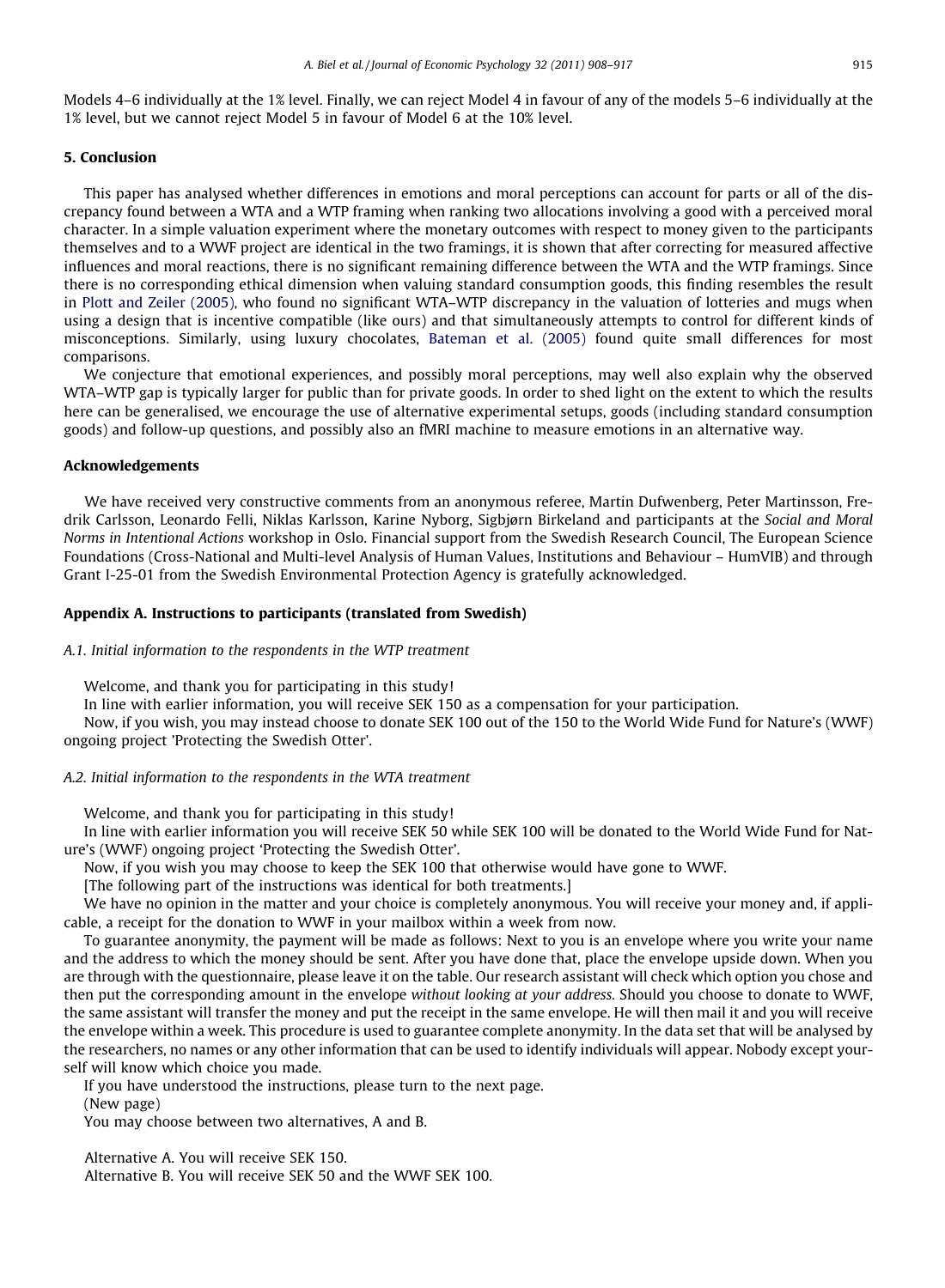|          | Not at all | A little | Slightly | Quite a bit | Very intense |
|----------|------------|----------|----------|-------------|--------------|
| Annoyed  |            |          |          |             |              |
| $\cdots$ | $\cdots$   | $\cdots$ | $\cdots$ | $\cdots$    | $\cdots$     |
| $\cdots$ | $\cdots$   | $\cdots$ | $\cdots$ | $\cdots$    | $\cdots$     |
| Tense    |            |          |          |             |              |

<span id="page-8-0"></span>Before you make your choice, if you choose alternative A, how will you feel? (you receive SEK 150):

#### (New page)

If you choose alternative B, how will you feel ? (You receive SEK 50 and the WWF SEK 100):

|          | Not at all | A little | Slightly | Quite a bit | Very intense |
|----------|------------|----------|----------|-------------|--------------|
| Annoyed  |            |          |          |             |              |
| $\cdots$ | $\cdots$   | $\cdots$ | $\cdots$ | $\cdots$    | $\cdots$     |
| $\cdots$ | $\cdots$   | $\cdots$ | $\cdots$ | $\cdots$    | $\cdots$     |
| Tense    |            |          |          |             |              |

## (New page)

Now it is time for you to make your choice. Again, we have no opinion in the matter and your choice is completely anonymous.

Do you choose alternative A or B?

 Alternative A. You will receive SEK 150. Alternative B. You will receive SEK 50 and the WWF SEK 100.

(New page)

The choices of consumers or citizens may be affected by many factors. In certain areas, moral aspects can play a role. Consider the choice you just made from a moral perspective.

How morally good or bad do you consider Alternative A (you receive SEK 150) to be?

| - 0 |                                | $\blacksquare$ | $\blacksquare$                    |                         | $\Box$ |
|-----|--------------------------------|----------------|-----------------------------------|-------------------------|--------|
|     | Morally Morally Morally        | Neither        |                                   | Morally Morally Morally |        |
|     | very bad pretty bad rather bad | nor            | rather good pretty good very good |                         |        |

How morally good or bad do you consider Alternative B (you receive SEK 50 and the WWF SEK 100) to be?

| Morally Morally Morally        |     | Neither Morally Morally Morally |                                   |  |
|--------------------------------|-----|---------------------------------|-----------------------------------|--|
| very bad pretty bad rather bad | nor |                                 | rather good pretty good very good |  |

Thank you for your assistance!

#### References

Adolphs, R. (2002). Recognizing emotion from facial expressions: Psychological and neurological mechanisms. Behavioral and Cognitive Neuroscience Reviews, 1(1), 21–61.

Amiran, E. Y., & Hagen, D. A. (2003). Willingness to pay and willingness to accept: How much can they differ? Comment. American Economic Review, 93, 458–463.

Amiran, E. Y., & Hagen, D. A. (2010). The scope trials: Variation in sensitivity to scope and WTP with directionally bounded utility functions. Journal of Environmental Economics and Management, 59, 293–301.

Andreoni, J. (1989). Giving with impure altruism: Applications to charity and Ricardian equivalence. Journal of Political Economy, 97, 1447–1458.

Andreoni, J. (1990). Impure altruism and donations to public goods: A theory of warm-glow giving. Economic Journal, 100, 464–477.

Appiah, K. A. (2008). Experiments in ethics. Cambridge Mass: Harvard University Press.